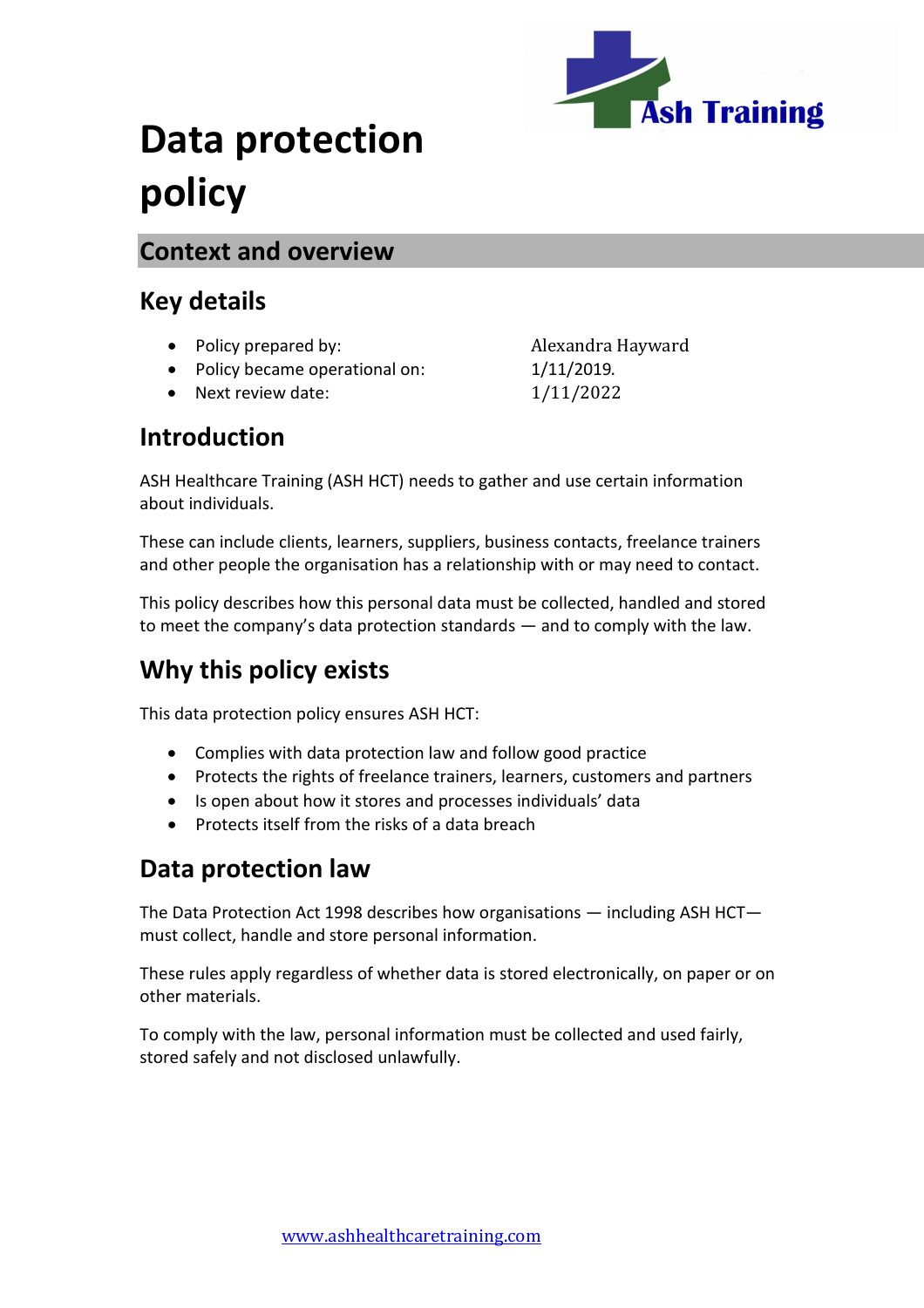

The Data Protection Act is underpinned by eight important principles. These say that personal data must:

- 1. Be processed fairly and lawfully
- 2. Be obtained only for specific, lawful purposes
- 3. Be adequate, relevant and not excessive
- 4. Be accurate and kept up to date
- 5. Not be held for any longer than necessary
- 6. Processed in accordance with the rights of data subjects
- 7. Be protected in appropriate ways
- 8. Not be transferred outside the European Economic Area (EEA), unless that country or territory also ensures an adequate level of protection

## **People, risks and responsibilities**

# **Policy scope**

This policy applies to:

- The head office of ASH HCT
- All staff and volunteers of ASH HCT
- All contractors, suppliers and other people working on behalf of ASH HCT

It applies to all data that the company holds relating to identifiable individuals, even if that information technically falls outside of the Data Protection Act 1998. This can include:

- Names of individuals
- Postal addresses
- Email addresses
- Telephone numbers
- …plus any other information relating to individuals

# **Data protection risks**

This policy helps to protect ASH HCT from some very real data security risks, including:

- **Breaches of confidentiality.** For instance, information being given out inappropriately.
- **Failing to offer choice.** For instance, all individuals should be free to choose how the company uses data relating to them.
- **Reputational damage.** For instance, the company could suffer if hackers successfully gained access to sensitive data.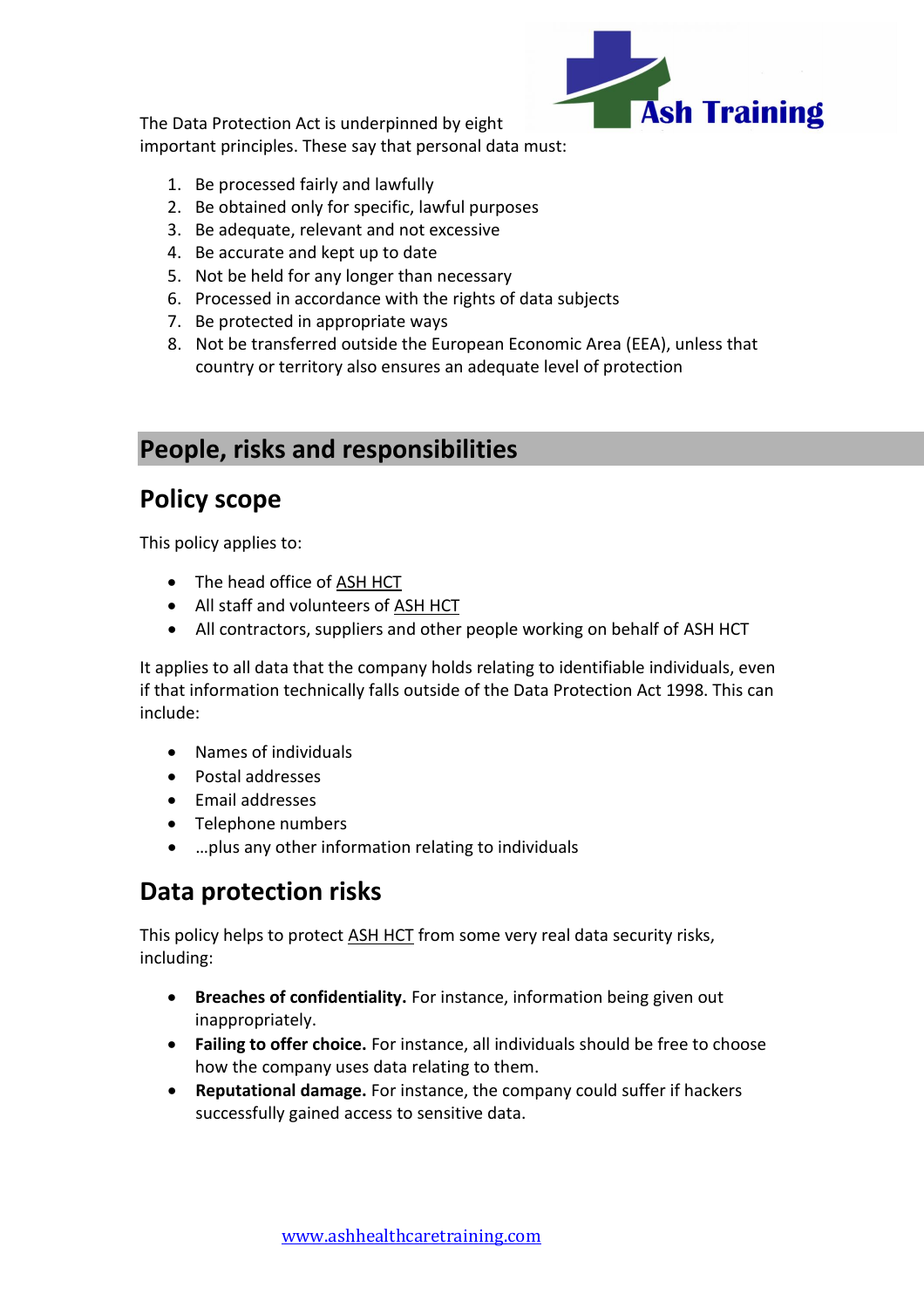

# **Responsibilities**

Everyone who works for or with ASH HCT has some responsibility for ensuring data is collected, stored and handled appropriately.

Each person whom handles personal data must ensure that it is handled and processed in line with this policy and data protection principles.

However, these people have key areas of responsibility:

- The **owner** is ultimately responsible for ensuring that ASH HCT meets its legal obligations and is responsible for:
	- o Keeping updated about data protection responsibilities, risks and issues.
	- o Reviewing all data protection procedures and related policies, in line with an agreed schedule.
	- o Arranging data protection training and advice for the people covered by this policy.
	- o Handling data protection questions from anyone covered by this policy.
	- o Dealing with requests from individuals to see the data ASH HCT holds about them (also called 'subject access requests').
	- o Checking and approving any contracts or agreements with third parties that may handle the company's sensitive data.
- and:
	- o Ensuring all systems, services and equipment used for storing data meet acceptable security standards.
	- o Performing regular checks and scans to ensure security hardware and software is functioning properly.
	- o Evaluating any third-party services the company is considering using to store or process data. For instance, cloud computing services.
- and:
	- o Approving any data protection statements attached to communications such as emails and letters.
	- o Addressing any data protection queries from journalists or media outlets like newspapers.
	- o Where necessary, working with other staff to ensure marketing initiatives abide by data protection principles.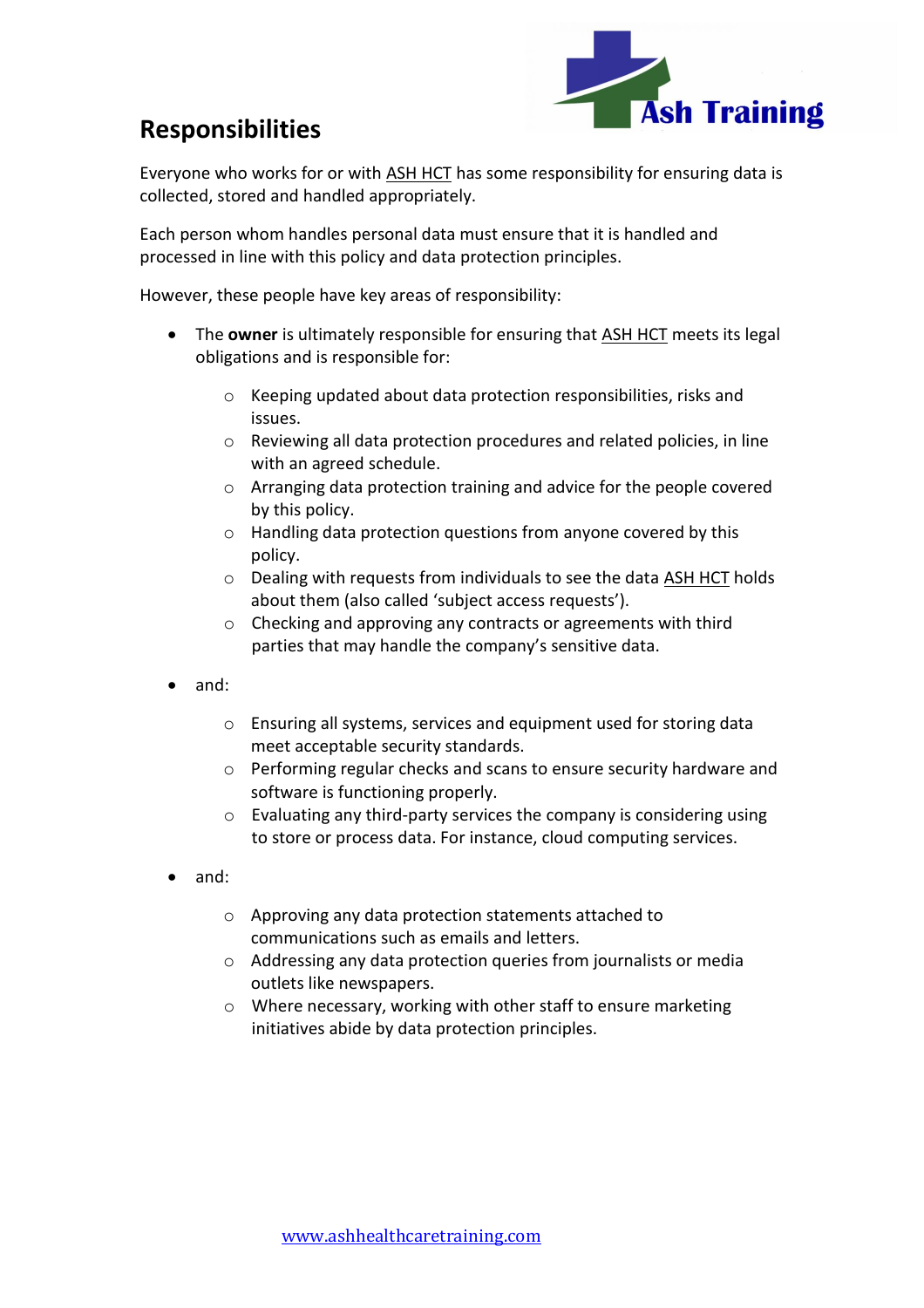

## **General staff guidelines**

- The only people able to access data covered by this policy should be those who **need it for their work**.
- Data **should not be shared informally**. When access to confidential information is required, employees can request it from their line managers.
- **ASH HCT will provide training** to all employees to help them understand their responsibilities when handling data.
- Employees / consultants / freelancers should keep all data secure, by taking sensible precautions and following the guidelines below.
- In particular, **strong passwords must be used** and they should never be shared.
- Personal data **should not be disclosed** to unauthorised people, either within the company or externally.
- Data should be **regularly reviewed and updated** if it is found to be out of date. If no longer required, it should be deleted and disposed of.
- Employees **should request help** from their line manager or the data protection officer if they are unsure about any aspect of data protection.

#### **Data storage**

These rules describe how and where data should be safely stored. Questions about storing data safely can be directed to the IT manager or data controller.

When data is **stored on paper,** it should be kept in a secure place where unauthorised people cannot see it.

These guidelines also apply to data that is usually stored electronically but has been printed out for some reason:

- When not required, the paper or files should be kept **in a locked drawer or filing cabinet**.
- Employees should make sure paper and printouts are **not left where unauthorised people could see them**, like on a printer.
- **Data printouts should be shredded** and disposed of securely when no longer required.

When data is **stored electronically**, it must be protected from unauthorised access, accidental deletion and malicious hacking attempts: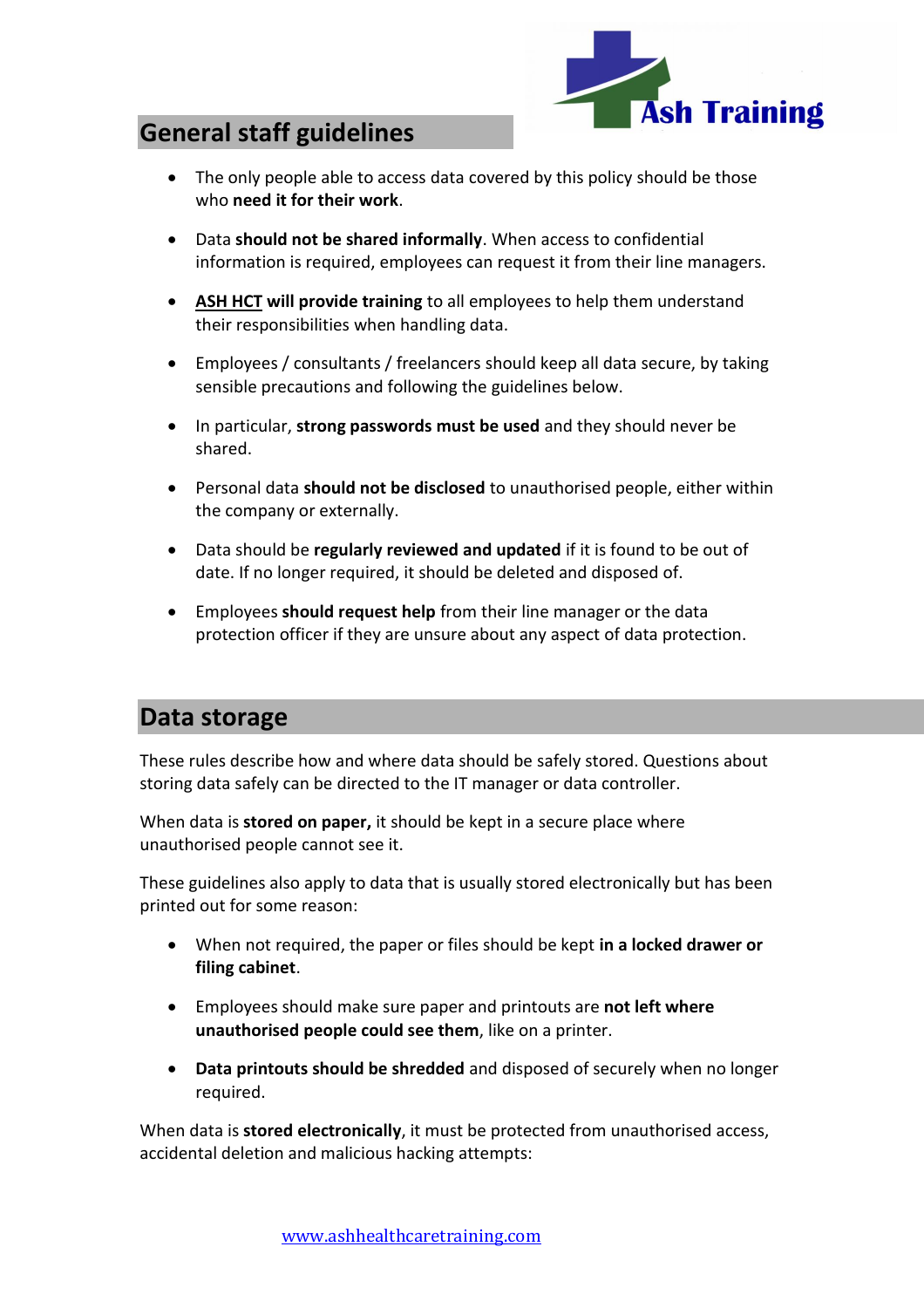

- Data should be **protected by strong passwords** that are changed regularly and never shared between employees.
- If data is **stored on removable media** (like a CD or DVD), these should be kept locked away securely when not being used.
- Data should only be stored on **designated drives and servers**, and should only be uploaded to an **approved cloud computing services**.
- Servers containing personal data should be **sited in a secure location**, away from general office space.
- Data should be **backed up frequently**. Those backups should be tested regularly, in line with the company's standard backup procedures.
- Data should **never be saved directly** to laptops or other mobile devices like tablets or smart phones.
- All servers and computers containing data should be protected by **approved security software and a firewall**.

#### **Data use**

Personal data is of no value to ASH HCT unless the business can make use of it. However, it is when personal data is accessed and used that it can be at the greatest risk of loss, corruption or theft:

- When working with personal data, employees should ensure **the screens of their computers are always locked** when left unattended.
- Personal data **should not be shared informally**. In particular, it should never be sent by email, as this form of communication is not secure.
- Data must be **encrypted before being transferred electronically**. The IT manager can explain how to send data to authorised external contacts.
- Personal data should **never be transferred outside of the European Economic Area**.
- Employees **should not save copies of personal data to their own computers.**  Always access and update the central copy of any data.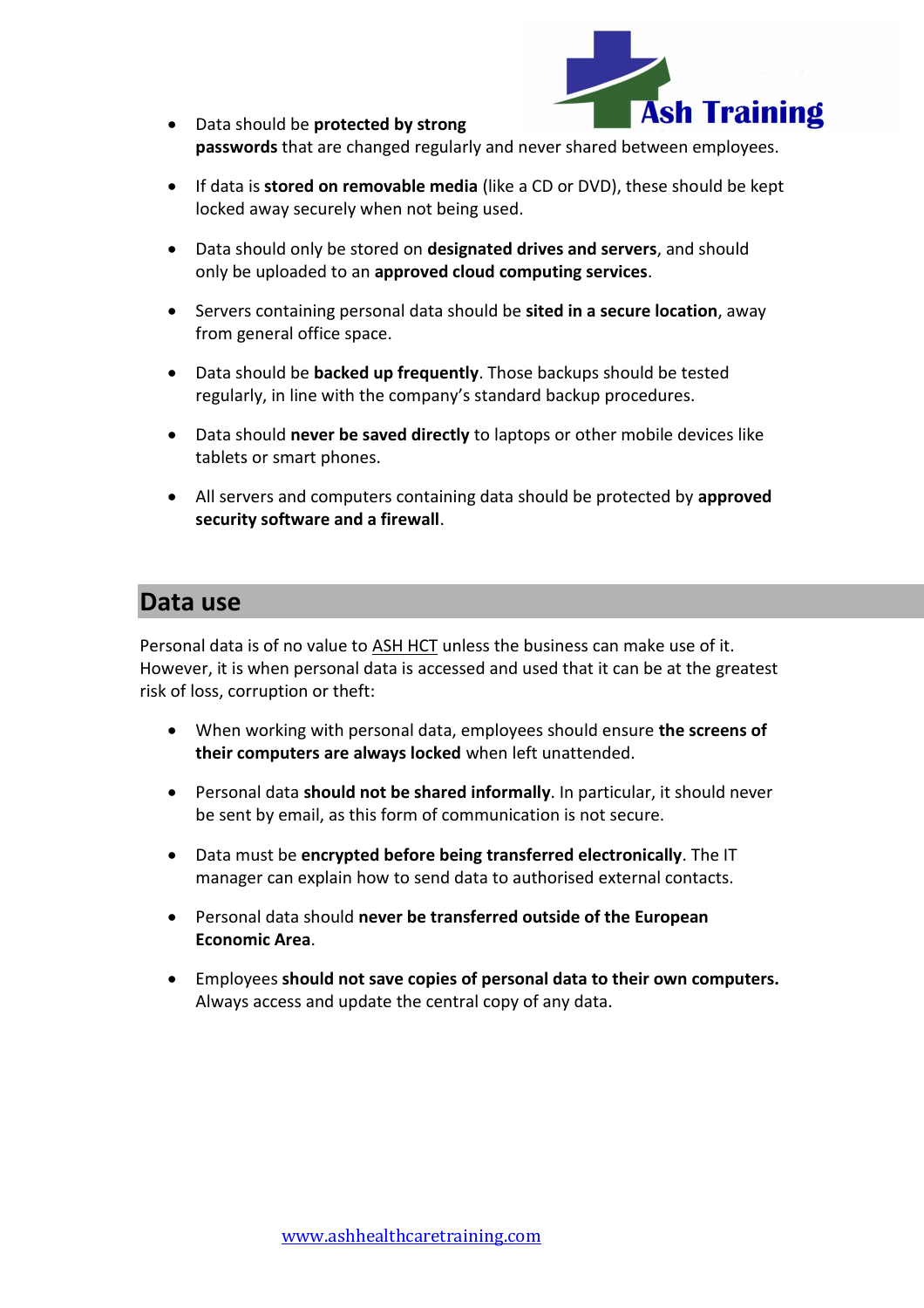

#### **Data accuracy**

The law requires ASH HCT to take reasonable steps to ensure data is kept accurate and up to date.

The more important it is that the personal data is accurate, the greater the effort ASH HCT should put into ensuring its accuracy.

It is the responsibility of all employees who work with data to take reasonable steps to ensure it is kept as accurate and up to date as possible.

- Data will be held in **as few places as necessary**. Staff should not create any unnecessary additional data sets.
- Staff should **take every opportunity to ensure data is updated.** For instance, by confirming a customer's details when they call.
- ASH HCT will make it **easy for data subjects to update the information** ASH HCT holds about them. For instance, via the company website.
- Data should be **updated as inaccuracies are discovered**. For instance, if a customer can no longer be reached on their stored telephone number, it should be removed from the database.
- It is the Alexandra Hayward's responsibility to ensure **marketing databases are checked against industry suppression files** every six months.

### **Subject access requests**

All individuals who are the subject of personal data held by ASH HCT are entitled to:

- Ask **what information** the company holds about them and why.
- Ask **how to gain access** to it.
- Be informed **how to keep it up to date.**
- Be informed how the company is **meeting its data protection obligations**.

If an individual contacts the company requesting this information, this is called a subject access request.

Subject access requests from individuals should be made by email, addressed to the data controller at [email address]. The data controller can supply a standard request form, although individuals do not have to use this.

Individuals will be charged £10 per subject access request. ASH HCT will aim to provide the relevant data within 14 days.